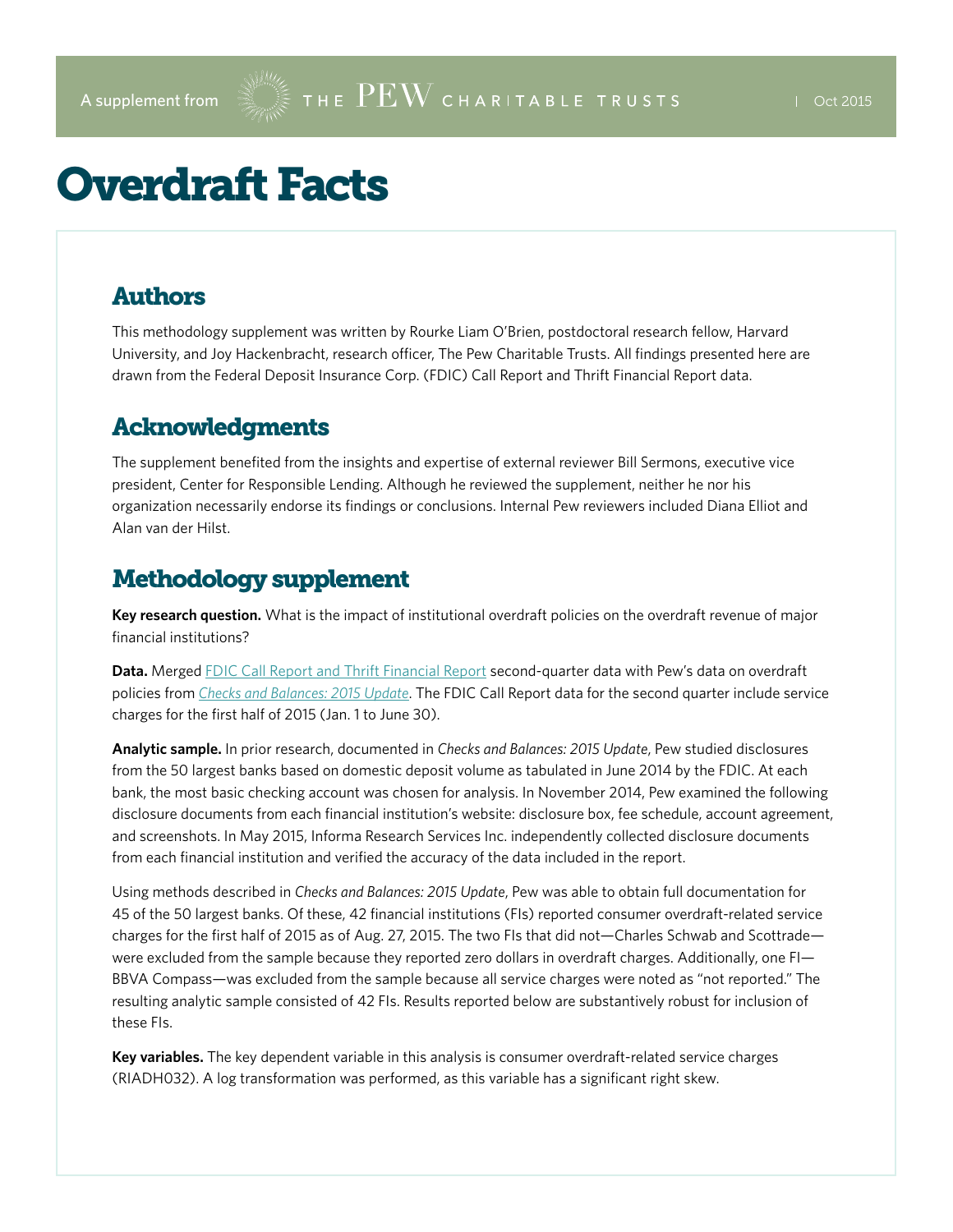```
Stem-and-leaf plot for odcharges
(FDIC: RIADH032 consumer overdraft-related service charges)
  0***** | 00244,00288,00827,01262,01432,01993,04612,07323,09000, ... (26)
   0***** | 52961,53000,57246,62622,67001,69460,77355
   1***** | 10898,43544
   1***** | 62084,63008
   2***** | 07419,18166
  2****** |
  3***** |
   3***** | 
  4****** |
  4****** |
   5***** | 
  5***** | 
  6****** |
  6****** |
   7***** | 
   7***** | 56000,68000
   8***** | 
   8***** | 71000
```
A key control variable in the analysis is consumer deposit volume, which served as a proxy for bank size, transactions, and number of accounts. This was calculated as the sum of deposits in noninterest-bearing transaction accounts (RCONP753), interest-bearing transaction accounts (RCONP754), and money market deposit accounts (RCONP756) intended primarily for individuals for personal, household, or family use. A log transformation was performed, as this variable is also significantly right skewed.

```
Stem-and-leaf plot for deposits
(egen deposits = rowtotal(depositsnib depositsib mmda))
    0******* | .08e+07,.19e+07,.21e+07,.21e+07,.28e+07,.28e+07,.33e+07, ... (19)
   1******* | .52e+07,.61e+07,.68e+07
    2******* | .03e+07,.34e+07,.36e+07,.40e+07,.43e+07,.53e+07,.62e+07
    3******* | .05e+07,.29e+07,.56e+07
    4******* | .24e+07,.42e+07,.64e+07
    5******* | .39e+07
    6******* | .87e+07
   7******* | 
  8******** |
   9******* | .66e+07
  10******** |
  11******** |
   12******* | .36e+07
  13******** |
 14****** |
 15****** |
 16******* |
  17****** |
  18******* | 
 19******** |
  20******** |
  21****** |
  22******** |
  23******** |
```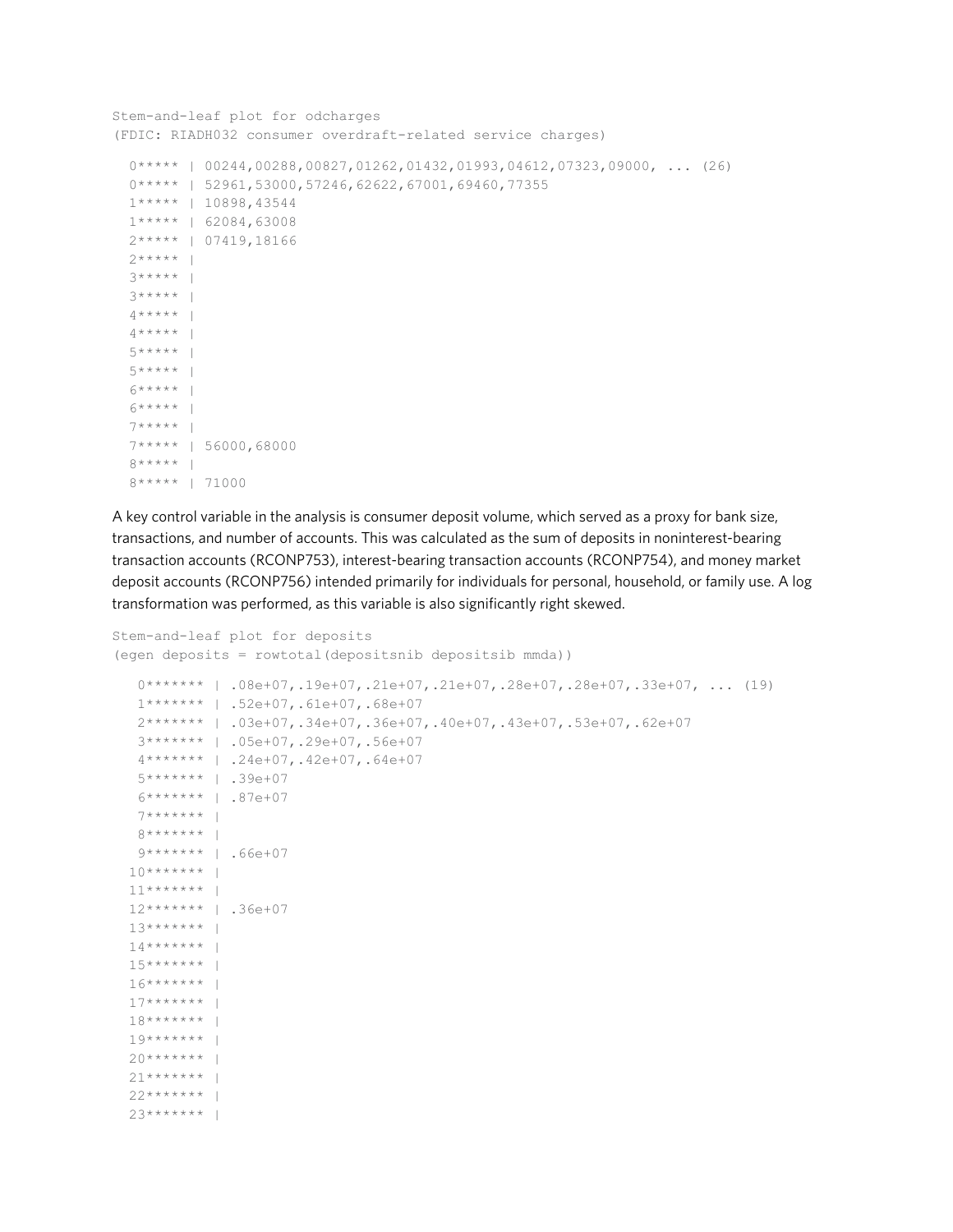```
24******** |
25******** |
26******** |
 27******* | .55e+07
28******** |
29******** |
30******** |
31******* |
32******** |
33******** |
34****** |
 35******* | .07e+07
36******** |
37****** |
 38******* | .78e+07
```
Consumer overdraft-related service charges and consumer deposit volume both passed conventional tests for normality after log transformation, as shown below.

|              |          |                                     | . swilk odcharges logodcharges deposits logdeposits if odcharges>0 & odcharges!=. |        |       |          |  |  |  |
|--------------|----------|-------------------------------------|-----------------------------------------------------------------------------------|--------|-------|----------|--|--|--|
|              |          | Shapiro-Wilk W test for normal data |                                                                                   |        |       |          |  |  |  |
|              | Variable | Obs                                 | W                                                                                 | V      | Z.    | Prob > z |  |  |  |
|              |          |                                     |                                                                                   |        |       |          |  |  |  |
| odcharges    |          | 42                                  | 0.49522                                                                           | 20.718 | 6.397 | 0.00000  |  |  |  |
| logodcharges |          | 42                                  | 0.96789                                                                           | 1.318  | 0.583 | 0.27998  |  |  |  |
|              | deposits | 42                                  | 0.51003                                                                           | 20.111 | 6.335 | 0.00000  |  |  |  |
| logdeposits  |          | 42                                  | 0.97118                                                                           | 1.183  | 0.354 | 0.36149  |  |  |  |

**Other key variables.** These include whether the financial institution allows debit point-of-sale (POS) overdrafts and/or ATM overdrafts (categorical 1-4); the overdraft penalty fee (continuous); and whether the FI reorders transactions from high to low by dollar amount (binary 0-1).

**Analytic approach.** To estimate the effect of institutional policies on overdraft revenue net of the size of the financial institution, we estimated an ordinary least squares regression with robust standard errors wherein:

*Ln*(*Y*) = *β*1(*policy*) + *β*2*Ln*(*deposits*) + *ԑ*

where *Y* is the total overdraft revenue (logged), *β*1 is the estimated coefficient for the focal policy, *β*2 is the coefficient for the total number of consumer deposits (control), and *ԑ* is our error term (estimated using Huber-White sandwich estimators).

**Result 1.** To analyze the relationship between overdraft policies and overdraft revenue, we assigned categories to FIs based on whether they disallow both debit POS and ATM overdrafts, disallow only POS overdrafts, disallow only ATM overdrafts, or allow both POS and ATM overdrafts. This variable was entered into the model as a series of categorical "dummy" variables. The coefficients in the model can be interpreted in reference to FIs that disallow both POS and ATM overdrafts (reference category).

The model indicates that FIs that allow POS and ATM overdrafts report significantly more (*p* < 0.01) overdraft revenue than do FIs that disallow POS and ATM overdrafts, controlling for the size of the FI. The selected model fit the data better than the identical model without the transformations (AIC = 144.56 vs. 1032.99; BIC = 149.77 vs. 1038.20).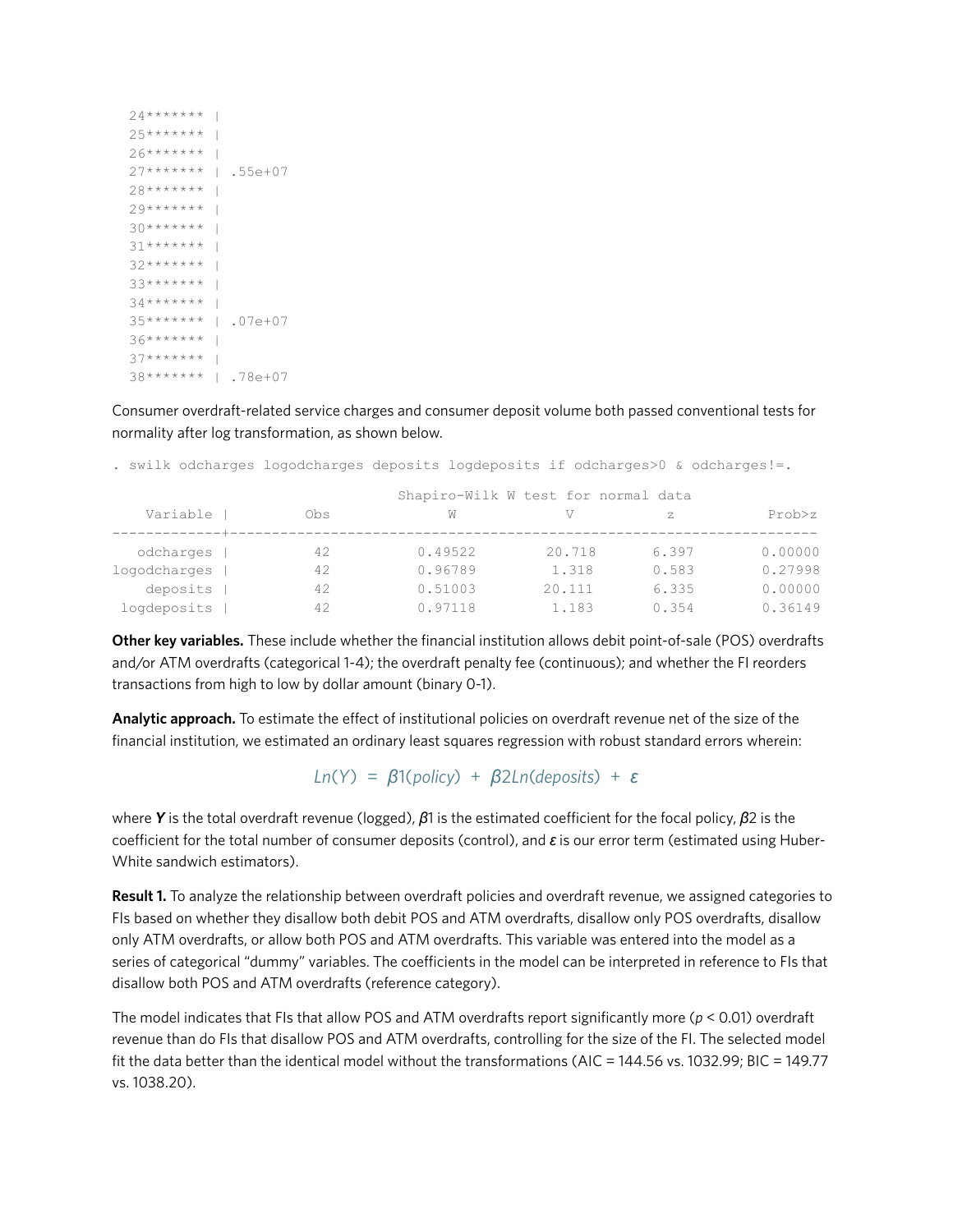. regress logodcharges i.posatmoverdraft logdeposits if odcharges>0, robust base

|                                                                                                                              |                                                                  |                                                                    |                                         |                                           | F(2, 2)<br>$37) =$<br>Prob > F<br>R-squared<br>Root MSE     | $\epsilon$<br>$=$<br>$\epsilon$<br>0.5599<br>$=$<br>1.3417  |
|------------------------------------------------------------------------------------------------------------------------------|------------------------------------------------------------------|--------------------------------------------------------------------|-----------------------------------------|-------------------------------------------|-------------------------------------------------------------|-------------------------------------------------------------|
|                                                                                                                              |                                                                  | Robust                                                             |                                         |                                           | logodcharges   Coef. Std. Err. t P> t  [95% Conf. Interval] |                                                             |
| posatmoverdraft  <br>Disallows POS and ATM<br>Disallows POS<br>Disallows ATM<br>Allows POS and ATM<br>logdeposits  <br>_cons | 0<br>2.234232<br>2.273617<br>1.586182<br>.8592602<br>$-5.588945$ | (base)<br>.6952921<br>.7072465<br>.5272726<br>.1605346<br>2.689394 | 3.21<br>3.21<br>3.01<br>5.35<br>$-2.08$ | 0.003<br>0.003<br>0.005<br>0.000<br>0.045 | .8254362<br>.8405997<br>.517826<br>.5339863<br>$-11.03818$  | 3.643027<br>3.706635<br>2.654538<br>1.184534<br>$-.1397141$ |

For log linear regressions, changes in the natural log can be interpreted as approximate percentage changes. For dummy variables in log linear models, the effect of going from 0 to 1 is equal to:

100 \* *exp*{*β*} – 1

where **β** is the estimated coefficient for the focal policy. Thus, the approximate percentage change in overdraft charges for FIs that allow both debit POS and ATM overdrafts compared with FIs that disallow both types of overdraft is 100 \* exp(1.586182) - 1 = 388.51%.

**Result 2.** Across FIs, higher overdraft penalty fees are associated with higher overdraft revenue. Specifically, a \$1 increase in the overdraft fee charged by the FI is associated with a 6% (*p* < 0.001) increase in overdraft revenue, net of consumer deposits in the FI. The selected model demonstrates a better fit than the identical model without the transformations (AIC = 140.77 vs. 1033.67; BIC = 145.99 vs. 1038.89).

. regress logodcharges odpenaltyfee logdeposits if odcharges>0, robust

| Number of $obs =$<br>Linear regression |  |             |  |           |         |   |       |             |        |     | 42                   |
|----------------------------------------|--|-------------|--|-----------|---------|---|-------|-------------|--------|-----|----------------------|
|                                        |  |             |  |           |         |   |       | F(2,        | $39 =$ |     | 40.63                |
|                                        |  |             |  |           |         |   |       | Prob > F    |        | $=$ | 0.0000               |
|                                        |  |             |  |           |         |   |       | R-squared   |        | $=$ | 0.5979               |
|                                        |  |             |  |           |         |   |       | Root MSE    |        | $=$ | 1.2493               |
|                                        |  |             |  | Robust    |         |   |       |             |        |     |                      |
| logodcharges                           |  | Coef.       |  | Std. Err. |         | t | P>  t |             |        |     | [95% Conf. Interval] |
| odpenaltyfee                           |  | .055469     |  | .0147882  | 3.75    |   | 0.001 | .025557     |        |     | .085381              |
| logdeposits                            |  | .8733106    |  | .1244042  | 7.02    |   | 0.000 | .6216792    |        |     | 1.124942             |
| cons                                   |  | $-6.067081$ |  | 2.055118  | $-2.95$ |   | 0.005 | $-10.22395$ |        |     | $-1.910212$          |
|                                        |  |             |  |           |         |   |       |             |        |     |                      |

**Result 3.** FIs that reorder transactions from high to low by dollar amount tend to post overdraft revenue that is higher than FIs that do not. This effect, however, did not approach conventional levels of statistical significance.